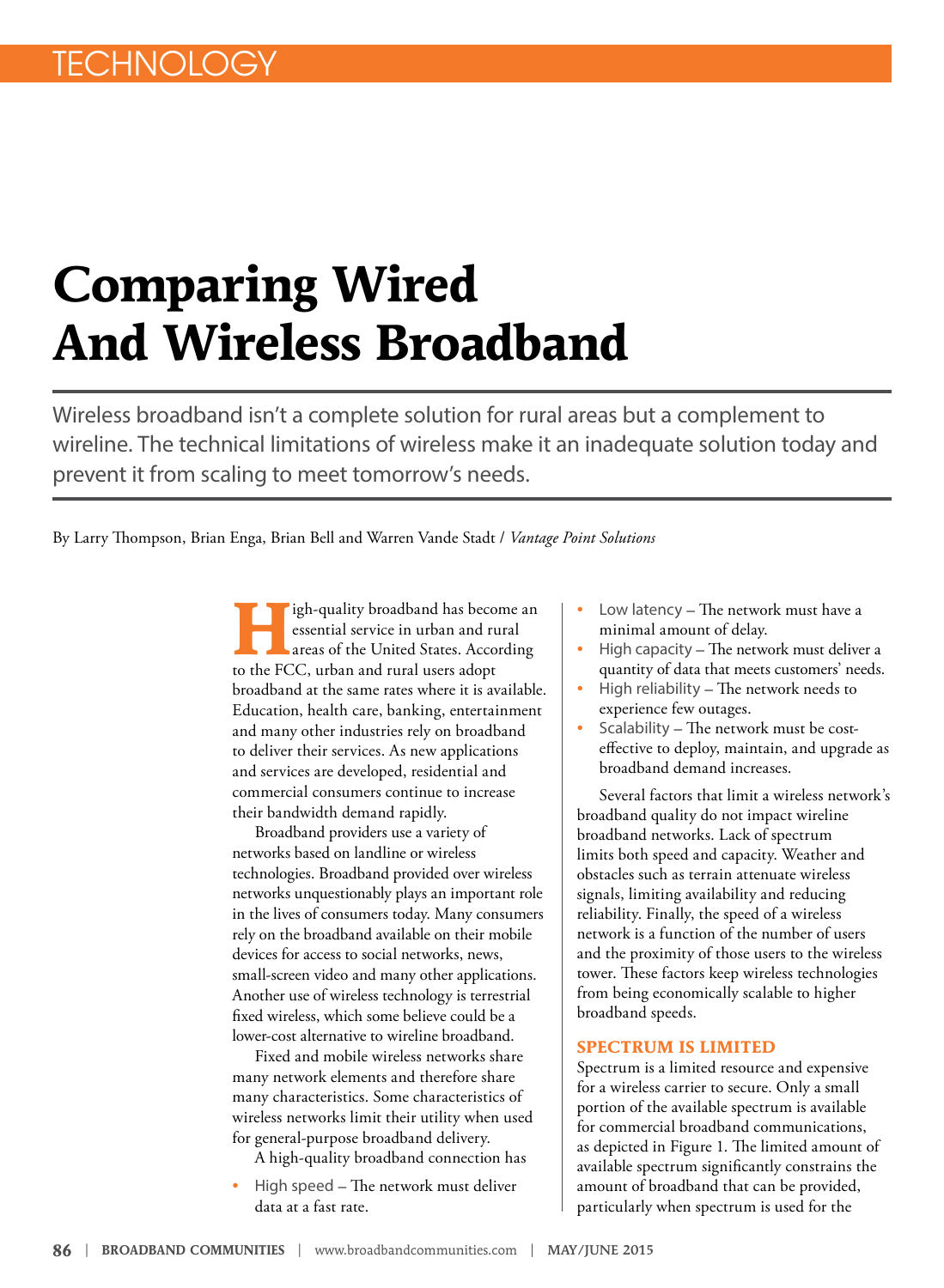

Figure 1: Portion of radio spectrum available for broadband delivery

shared access portion of the wireless network.

For wireless broadband providers that are fortunate enough to have access to spectrum in more than one frequency band, the spectrum is often scattered across various noncontiguous frequency bands, each with unique propagation characteristics. This results in engineering challenges; in addition, there are no wireless technologies available yet that can aggregate the various frequency bands. Small providers typically have only 12 to 20 MHz of

spectrum, and larger carriers may be able to afford 50 to 130 MHz of spectrum in some markets. Although 50 to 130 MHz may sound sizable, it is currently inadequate for most urban areas and will be insufficient in rural areas as broadband demand continues to grow.

In its National Broadband Plan, the FCC proposed that 500 MHz of spectrum be made available for broadband, 300 MHz of which was to be made available within five years. Now, five years after the National Broadband Plan, only 65 MHz

spectrum has been made available, and no other auctions are planned until early 2016.

The FCC's AWS‐3 auction showed that spectrum is in very high demand, and nearly all currently available spectrum has been previously allocated to other uses. Vantage Point Solutions' experience has been that concessions must often be made to existing spectrum holders, and significant expense is often associated with clearing spectrum for broadband uses.

Uncertainties remain as to how much additional spectrum will be made available and when. One thing is clear: Additional spectrum will be expensive if the AWS‐3 auction is any indication.

Spectral limitations have a significant impact on the broadband delivery capabilities of a wireless service, as shown in Table 1. The typical speeds shown are the average downstream speed capability. Lower speeds would be achieved at cell edges.

For example, assume a wireless provider holds a 700 MHz license for two 6 MHz channels, one for the upstream and the other for the downstream. If that provider were able to achieve 2 bits per Hz on all 6 MHz, the spectrum could deliver 12 Mbps. Even if this capacity were dedicated to a single customer – which it is not – the available speed and capacity are far less than what is available over most wireline broadband networks. Providing a 100 Mbps symmetrical broadband service, which is commonly offered by wireline providers, would require

| <b>Spectrum Name</b> | <b>Typical Contiguous</b><br><b>Spectrum Amount</b><br>(MHz) | <b>Typical Speed</b><br><b>Downstream Speed</b><br>(Mbps) | <b>Typical Distance</b><br><b>Cell Edge</b><br>(Miles) |
|----------------------|--------------------------------------------------------------|-----------------------------------------------------------|--------------------------------------------------------|
| <b>700 MHz</b>       | $2 \times 6$ (FDD)                                           | 8.5                                                       | 20                                                     |
| 850 MHz (Cellular)   | $2 \times 10$ (FDD)                                          | 17                                                        | $17\frac{1}{2}$                                        |
| 2 GHz (PCS and AWS)  | $2 \times 15$ (FDD)                                          | 26                                                        | 8                                                      |
| 2.5 GHz (BRS/EBS)    | $1 \times 20$ (TDD)                                          |                                                           | $6\frac{1}{2}$                                         |

Table 1: Typical spectrum capabilities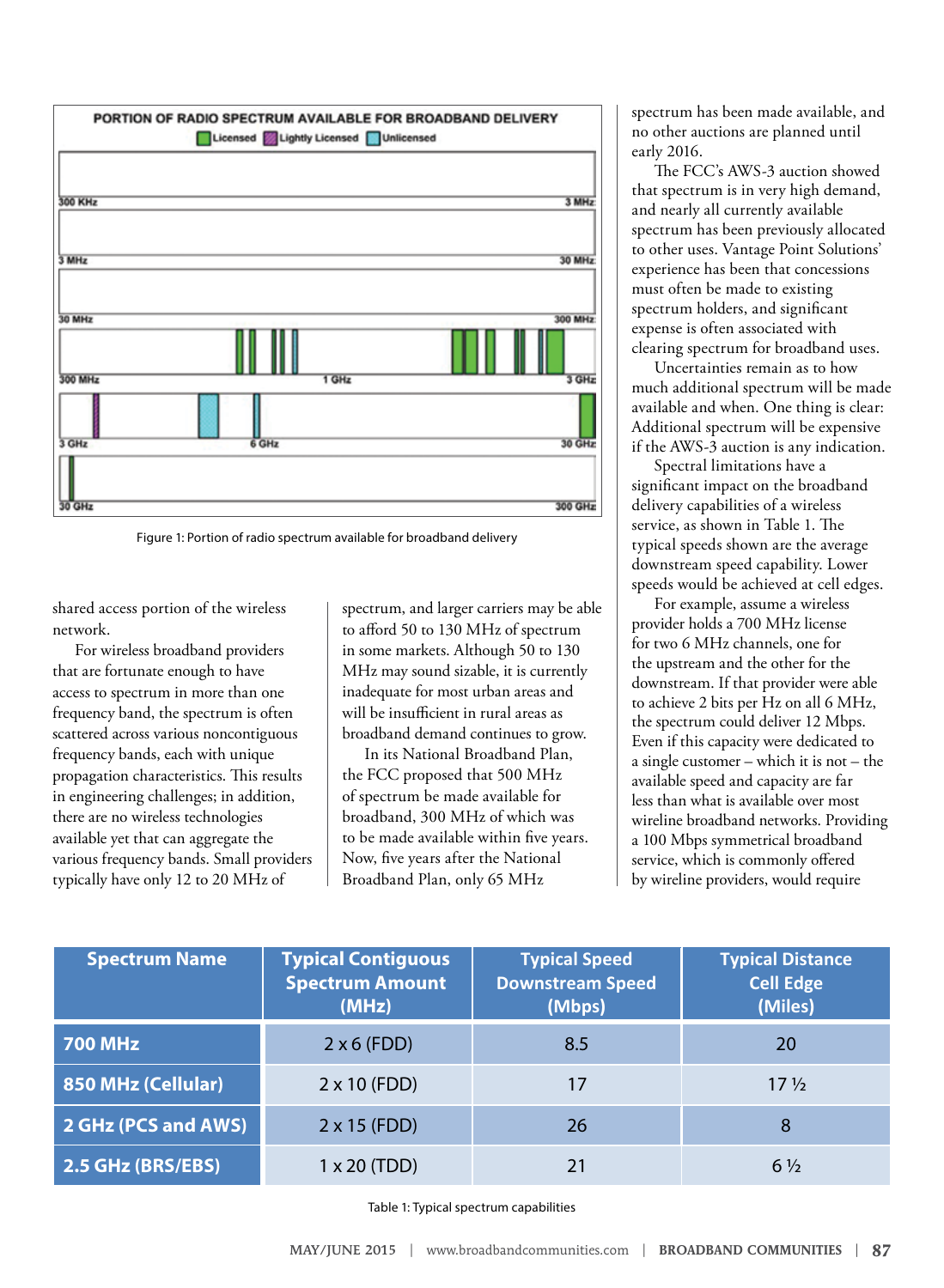# **TECHNOLOGY**

1 GHz of spectrum. This amount of spectrum is far greater than any carrier would be able to obtain. The wireless carrier would need to dedicate its entire spectrum to broadband; thus, existing customers, including mobile customers, could not use this spectrum. It would also need to rely on technologies that are not yet available to bond its bands together because the existing spectrum is in noncontiguous bands at different frequencies. Finally, it would have to construct many more towers because only a few customers would exhaust an entire tower's available capacity.

Obviously, these assumptions are unrealistic. Existing wireless customers could not just be abandoned to provide high‐speed broadband. Wireless carriers cannot rely on technologies that are not yet commercially available. Constructing a wireless network with many towers, along with the associated other costs such as backhaul, could prove cost prohibitive.

Many wireline providers are beginning to offer gigabit services. For a wireless broadband provider to offer a 1 Gbps symmetrical service, the provider would need the entire spectrum from 1 to 11 GHz – obviously an even more unlikely occurrence.

Further, given that broadband speeds have been increasing by approximately 50 percent per year, even if a wireless network were able to meet customers' broadband needs today, it would be unlikely to meet customers' future broadband needs.

#### **DISTANCE FROM THE ANTENNA REDUCES BROADBAND SPEED**

An important determinant of a wireless broadband customer's connection speed is the proximity of that customer to a tower. The farther a customer is from a tower, the lower the signal strength and thus the lower the customer's connection speed. A customer located at the edge of a tower's range may experience more than 60 percent degradation in data rates relative to the average speed for customers closer to the tower. As reflected in Figure 2, Motorola's analysis shows how a customer's broadband



Figure 2: Snapshot of instantaneous user throughput within a typical 10 MHz sector

speed changes as the customer's distance from the provider's antenna increases.

In rural areas, customers may live a long distance from the closest tower, as towers frequently are spaced 10 to 20 miles apart. At this distance, service may be extremely slow or nonexistent. These cell‐edge customers decrease the spectral efficiency and thus the throughput capability of the entire cell, so the service of closer‐in customers is affected by the presence of cell‐edge customers.

A cell coverage area could be shrunk to serve only the closer‐in customers that can avail themselves of higher modulation rates. However, this would increase interference for neighboring cells, lowering the neighboring cells' throughput capacity. Thus, except where there are no neighboring systems, this practice would be self‐defeating. Even if this practice were not self‐ defeating, in sparsely populated rural areas there are not enough customers to justify the construction of a large number of towers, which cost between \$150,000 and \$700,000 each.

### **WEATHER AND GEOGRAPHY LIMIT WIRELESS AVAILABILITY AND RELIABILITY**

Obstacles and weather conditions can degrade or eliminate wireless service

altogether. Wireless RF signals used for broadband require a line of sight (LOS) between a transmission tower and a customer. Mountains, hills, buildings and trees interfere with the propagation of the wireless signal. To some extent, LTE can provide non‐line‐of‐sight (NLOS) service, but at significantly reduced throughput compared to direct LOS.

Terrain and obstacle challenges mean that some customers cannot receive a broadband signal unless additional towers are constructed. Moreover, some operating frequencies are highly susceptible to attenuation due to rain, fog or snow, which can also reduce broadband speeds and even cause network outages.

### **INCREASED NUMBER OF USERS REDUCES WIRELESS BROADBAND SPEED**

Because many users link to the same wireless tower, each user's network speed and available capacity declines as more users attempt to use the network. For example, if a carrier controls 20 MHz of spectrum and provides service using 4G LTE (10 MHz for upstream and 10 MHz for downstream), the carrier could potentially deliver 15 to 20 Mbps with some higher-speed bursts. Although these speeds would be barely adequate for a single user based on the FCC's current requirements, this available wireless capacity is shared by all customers serviced in the same sector (that is, by the same access point radio).

A wireless network is a shared access network and is often significantly oversubscribed. Oversubscription works successfully when customers use the network for very short bursts. Increased use of IP video makes it more difficult for shared access networks to continue to meet customer demands. As IP video becomes more commonplace in remote learning, remote medical treatment, communication, social networking and entertainment, individual users will consume larger portions of the access network for longer periods of time. Unless the oversubscription is remedied, customers' network experience will be unsatisfactory.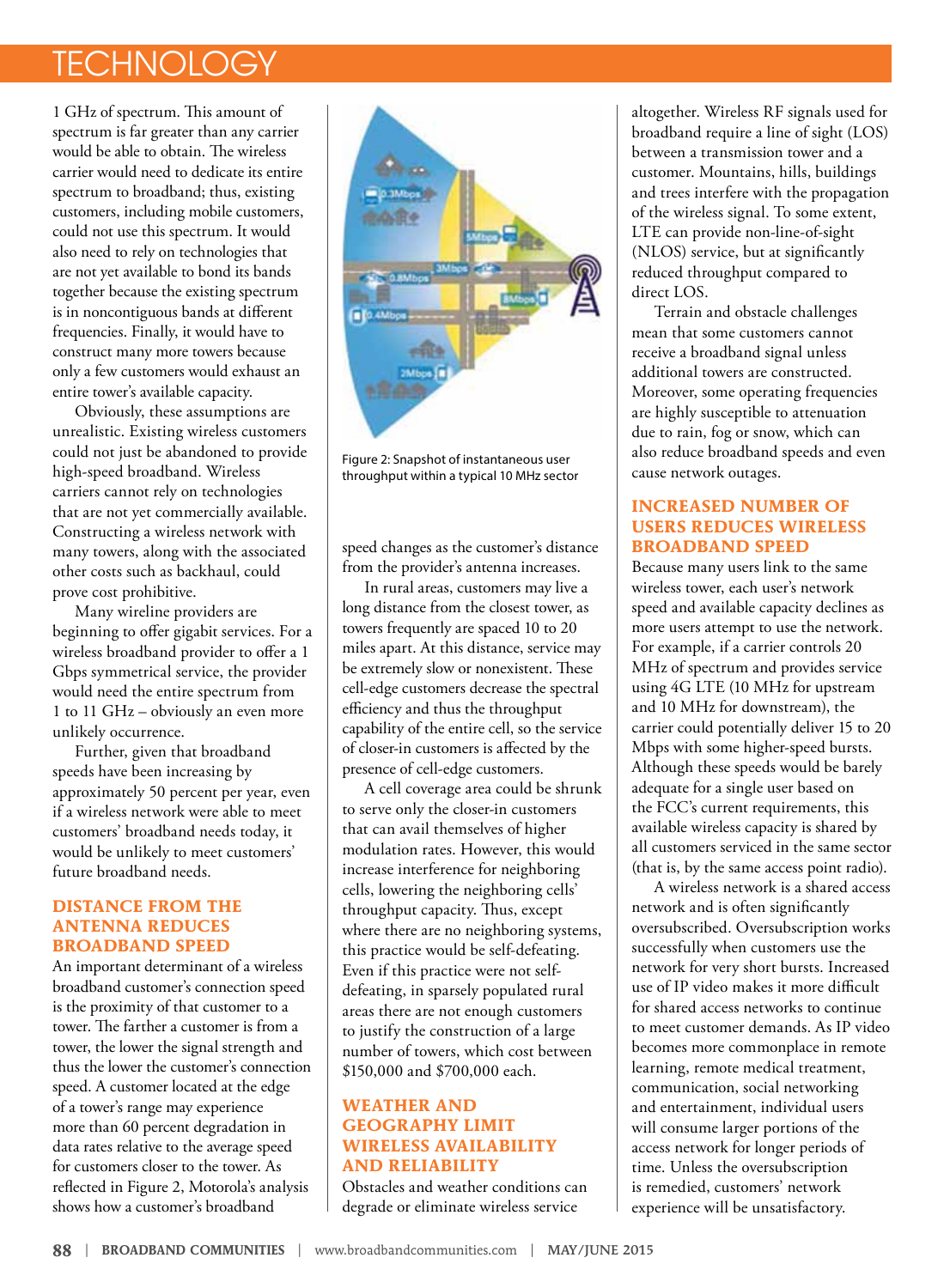

Figure 3: Average spectral efficiency has increased with succeeding wireless standards.

If 100 customers were using the network a the same time, each customer would effectively receive between 150 Kbps and 200 Kbps on average – only a small fraction of the FCC definition of broadband. If two customers were to watch HD videos (typically requiring about 7 Mbps), only 6 Mbps of capacity would be available to the other 98 customers. If a third customer attempted to use a similar service, that customer would likely be blocked. Clearly, such degradation of service would be unacceptable to most customers.

#### **FREQUENCY BAND IMPACTS BROADBAND CAPABILITIES**

Spectrum frequency also affects the number of towers required. The higher the frequency, the shorter the propagation distance and penetration ability. Shorter propagation distances require more towers, which raises the cost of a wireless broadband network.

Generally, spectrum up to 6 GHz is best for broadband delivery systems, and spectrum below 1 GHz is optimal for rural areas where there are long distances between consumers and towers. The wireless broadband spectrum available to a carrier is either licensed, lightly licensed or unlicensed.

• Unlicensed Spectrum – Unlicensed wireless technologies use 900 MHz, 2.4 GHz or 5 GHz spectra. Wireless Internet service providers primarily utilize unlicensed or lightly licensed spectra, which they must share with

equipment for Wi‐Fi, Bluetooth, agricultural GPS telemetry and control, cordless phones, garage door openers, baby monitors, microwave ovens and many more applications. As operators in unlicensed spectra have no legal protection against interference, unlicensed wireless broadband is often used only as an adjunct service to fixed broadband. Some WLAN technologies with peak theoretical speeds up to 1 Gbps are being discussed using unlicensed 60 GHz spectrum. However, the propagation of this frequency is limited to a few meters.

- Lightly Licensed Spectrum Lightly licensed systems are available for the 3.65 GHz band. This spectrum must be shared with all service providers, no matter which entity deployed its network first. The lightly licensed spectrum requirements oblige users only to register base stations and coordinate with others.
- Licensed Spectrum Mobile wireless carriers, as well as many fixed wireless carriers, rely on licensed spectrum in the 700 MHz, 850 MHz (cellular), 2 GHz (PCS and AWS) and 2.5 GHz (BRS/EBS) licensed bands. A wireless carrier using licensed frequency bands is protected from other networks' interfering with its broadband signal.

Wireless broadband carriers generally prefer licensed spectrum because it is protected from interference

by other carriers and services, but there is a cost to purchase the rights to licensed spectrum. Given unlicensed spectrum's increasing interference problems, providers that utilize unlicensed spectrum will continue to struggle to find wide, unencumbered, contiguous channels to satisfactorily meet customers' ever-increasing bandwidth demands.

#### **INCREASES IN SPECTRAL EFFICIENCY ARE LIMITED**

The spectral efficiency of a given technology determines the maximum throughput available per Hz of spectrum bandwidth. In 1948, mathematician Claude Shannon published "A Mathematical Theory of Communication," which has since become an industry standard. Shannon arrived at an equation that describes the relationship of the limiting factors of a communications channel's information transfer rate ability.

In general, for throughput capacity to increase, channel bandwidth must increase or the signal‐to‐noise ratio must increase. The use of advanced modulation schemes allows future technologies to approach the theoretical limit of spectral efficiency predicted by Shannon's law, 1.5 bps per Hz to 2.0 bps per Hz. Many experts believe that 4G LTE already performs at close to the theoretical limit of spectral efficiency.

According to Shannon's law, increases in signal power increases throughput capability. Increases in signal power would be required in both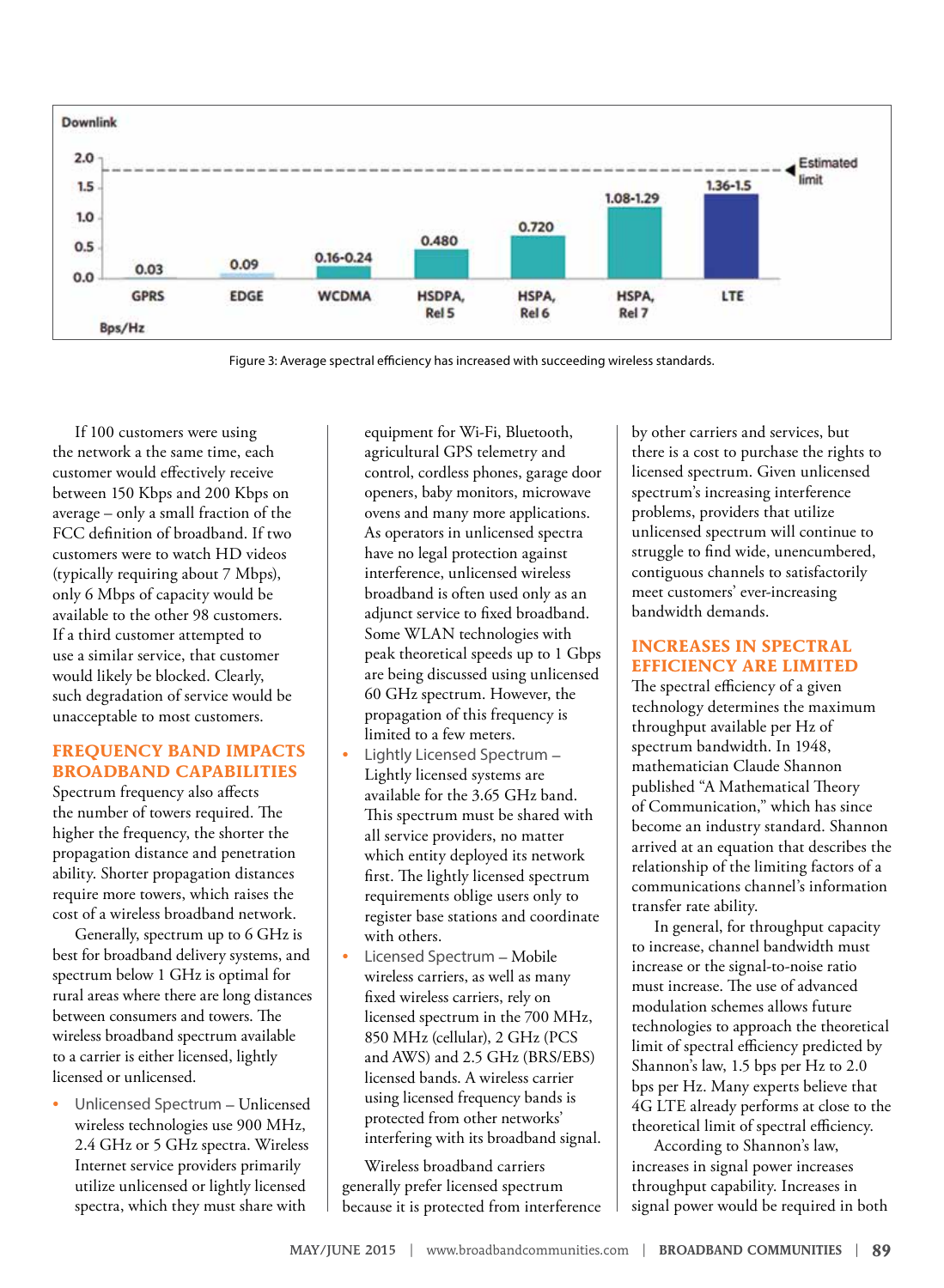# **TECHNOLOGY**

base-station and end-user equipment to maintain a balanced communication path. However, signal power increases may not be practical for end-user equipment because of limits on device size, battery life, cost and so forth. In addition, signal power increases must be approved by the FCC.

Even if signal power increases were practical, they tend to be self‐defeating in point‐to‐multipoint wireless broadband systems because they also increase the noise level in neighboring sectors – and thus, according to Shannon's law, limit throughput capacity in those sectors. Cellular systems today operate at the optimal balance of signal power and acceptable noise as increases in one necessarily cause penalties in the other.

Cell splitting (the use of smaller cells to reuse frequencies) or other spatial diversity techniques can improve throughput capacity. Spatial diversity techniques, by using multiple paths simultaneously on the same frequency, improve the *apparent* spectral efficiency of a given amount of spectrum. Once the technology evolves, wireless providers could use spatial diversity techniques such as beam‐forming, in which isolated beams on the same frequency are directed toward specific users, or they could expand the use of multiple input – multiple output (MIMO) techniques, which use multiple antennas at both the user device and the base station to simultaneously send coded transmissions on the same frequency that are decoded by sophisticated digital signal processors. Today, 2x2 MIMO techniques are common, but in the future, 4X4 or 8X8 MIMO could be used.

Unfortunately, these techniques are usually not economically viable in sparsely populated rural areas because of the increased processing power required and the multiple physical antennas necessary for both the base station and user equipment. Techniques to increase broadband throughput also increase network complexity and cost. Vantage Point Solutions estimates that any benefits will likely be realized only by customers in close proximity to towers.

In short, though fiber technologies can accommodate capacity increases at a reasonable cost, every incremental increase in capacity of a wireless network will always come at a significant cost.

Wireless providers can address the bandwidth challenge in several ways: obtain more spectrum, use spectrum more efficiently, build more towers or impose constraints on their customers. As spectrum is limited and expensive, spectral efficiency is close to its limit, and tower construction is expensive, imposing customer constraints is the only remaining solution.

This is reflected in the strict usage caps that wireless providers place on their customers. In contrast to wireline providers, which have usage caps greater than 250 GB and often have unlimited usage plans, wireless data packages include typical usage caps of between 10 and 30 GB per month with steeply higher rates for higher usage plans.

## **COMPARING NETWORK COSTS AND CAPABILITIES**

A provider wants a network that can offer the most broadband for the least investment, that minimizes operational expenses and that can be cost-effectively scaled to meet ever‐increasing customer broadband demands. The cost of deploying and maintaining a network depends on

- Customer density and/or number of customers served
- Type of construction corridors
- Land and right-of-way issues
- Labor and fuel costs
- Network life expectancy
- Spectrum and regulatory costs
- Installation and maintenance costs.

These factors impact wireline and wireless deployments differently. Vantage Point Solutions calculated the cost to build either a wireless or wireline network in the exchange of Chamberlain, S.D. A map of the Chamberlain service area, which includes 1,650 locations covering about 200 square miles, is shown in Figure 4. Based on Vantage Point Solutions' experience in rural network design and



Figure 4: Chamberlain, S.D., is a typical rural service area of about 200 square miles.

deployment, Chamberlain is a typical rural area with rolling hills, a small community and sparsely populated outlying areas. From both a wireless and wireline perspective, Chamberlain is a moderately expensive area to serve.

## **COST TO BUILD A WIRELESS NETWORK**

The primary costs of terrestrial wireless networks are the towers, tower electronics and backhaul. Rural towers have a much higher cost per customer than urban towers because there are fewer customers per tower and backhaul facilities often require significant construction.

New towers are most costly where land or rights-of-way are expensive. Land‐use issues in general are more significant for wireless towers than for buried wireline facilities because of the visibility of wireless towers.

For the Chamberlain wireless design, VPS engineered a variety of scenarios in the 700 MHz band (2x5 MHz), 850 MHz band (2x10 MHz), PCS/AWS band (2x15 MHz) and BRS/EBS band (1x20 MHz). Each scenario developed a network with a high probability of delivering a 4 Mbps service while allowing users to burst to 10 Mbps. LTE was chosen as the wireless technology because it is the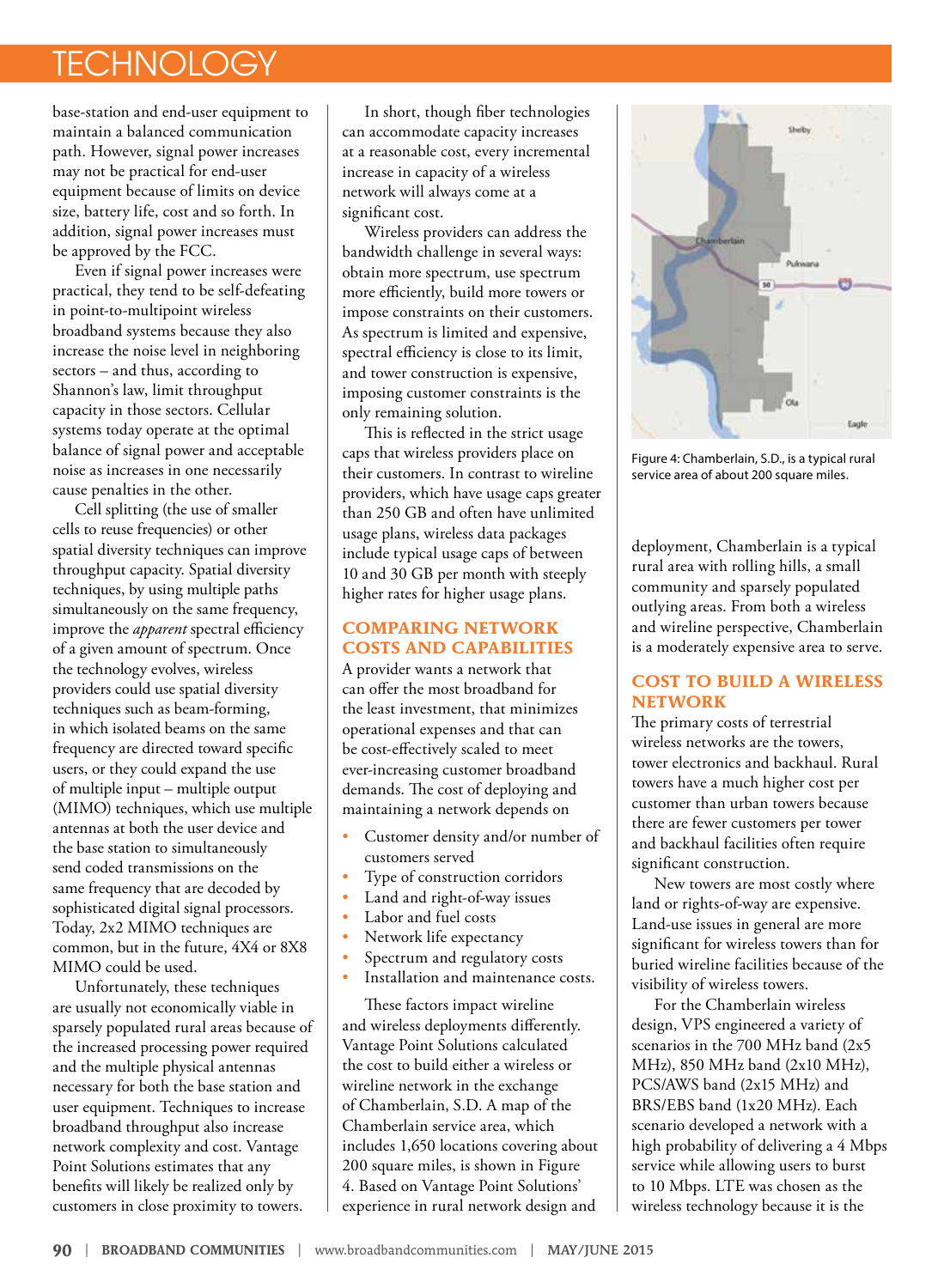|                                | $2x5$ MHz<br><b>Total Tower</b><br><b>Sites: 29</b> | <b>2x10 MHz</b><br><b>Total Tower</b><br><b>Sites: 15</b> | 2x15 MHz<br><b>Total Tower</b><br><b>Sites: 10</b> | <b>1x20 MHz</b><br><b>Total Tower</b><br>Sites: 9 |
|--------------------------------|-----------------------------------------------------|-----------------------------------------------------------|----------------------------------------------------|---------------------------------------------------|
| <b>Radio Network Equipment</b> | \$4,181,000                                         | \$2,512,000                                               | \$1,918,000                                        | \$1,949,000                                       |
| <b>Core Network Equipment</b>  | \$592,000                                           | \$342,000                                                 | \$249,000                                          | \$229,000                                         |
| <b>Fiber Backhaul</b>          | \$2,980,000                                         | \$2,636,000                                               | \$2,631,000                                        | \$2,423,000                                       |
| <b>Total Investment</b>        | \$7,753,000                                         | \$5,490,000                                               | \$4,798,000                                        | \$4,601,000                                       |
| <b>Capacity Cost</b>           | \$470                                               | \$330                                                     | \$290                                              | \$280                                             |

Table 2: Wireless initial investment costs for Chamberlain, S.D. (BHOL=444 Kbps); costs were much higher for BHOL=888 Kbps

most advanced technology available today and can be used for all the chosen frequency bands. With the subscriber density of Chamberlain and the service rate of 10 Mbps, any wireless network would be capacity constrained versus being range limited; therefore, no cost reduction could be realized by utilizing sub‐2 GHz bands, which can propagate over longer distances.

The analysis was based on the following assumptions:

- No spectrum costs were included. Spectrum prices vary widely from one market to another; thus, spectrum costs would be difficult to estimate for a specific geographic area. Excluding spectrum costs gives an economic advantage to the wireless network being examined here.
- All customers, both town and rural, would be served by the wireless broadband network as if no wireline network were available.
- For backhaul, fiber would be installed from each tower to the central office.
- Less than 6 percent of the estimated cost of the core network investment was attributed to the Chamberlain design. Although no other users were identified to share the core network, 94 percent of the core network costs were not attributed to the wireless carrier, giving it another economic advantage.
- Towers were located close to each customer to enable the use of lower‐ cost indoor residential LTE modems

rather than more-expensive outdoor modems.

- Each tower's serving area was small enough so that lower‐cost towers could be used. Most towers were only 60 feet high.
- A busy hour offered load (average demand for network capacity across all subscribers during the busiest hour) of 444 Kbps was assumed, based on a 4 Mbps service and the FCC's prediction of what would be required by 2015. As the FCC standard for CAF support is now 10 Mbps, we also analyzed a system with a BHOL of 888 Kbps.

The cost estimates and capacity cost (investment required to deliver 1 Mbps to each customer) are summarized in Table 2. Raising the busy hour offered load to 888 Kbps showed that significant additional investment is required as broadband demand increases.

#### **COST TO BUILD A WIRELINE NETWORK**

Three technologies are commonly used by wireline companies today: DSL, DOCSIS over coaxial cable and fiber to the premises.

Fiber has been acknowledged as the best technology to construct modern broadband networks or to upgrade existing networks because it is immune to electromagnetic interference, provides the most reliable services, minimizes operational expenses and is economically scalable to achieve higher broadband speeds. In addition, fiber optics has the ability to deliver greater bandwidth over

a much larger distance and at a lower cost than other technologies.

In addition to the fiber cable, an FTTP network requires electronics at the customer premises and at the node. The cost of electronics per location serviced is relatively constant, but fiber cable investment is quite variable and usually represents the majority of the cost. Vantage Point Solutions' experience is that significant cost drivers for wireline deployments include

- Lower customer density In rural areas, there are few customers to share the infrastructure costs, which results in a high cost per customer.
- Difficult construction corridors Terrain difficulties include obstacles such as rocks, lava flows, lakes, rivers, forested areas and railroad crossings. The type and quantity of existing underground utilities also significantly influence construction costs, as extra effort is required to circumvent the utilities.
- Land and right-of-way Issues Cable construction becomes more difficult and costly where land or ROW is expensive.
- Labor and fuel costs Cable construction is labor-intensive and relies on the use and transportation of large equipment. Typically, 60 to 80 percent of the construction costs are labor related.

Table 3 shows the estimated FTTP initial investment to build an active Ethernet network capable of 1 Gbps, including the fiber construction, electronics, miscellaneous materials and overheads.